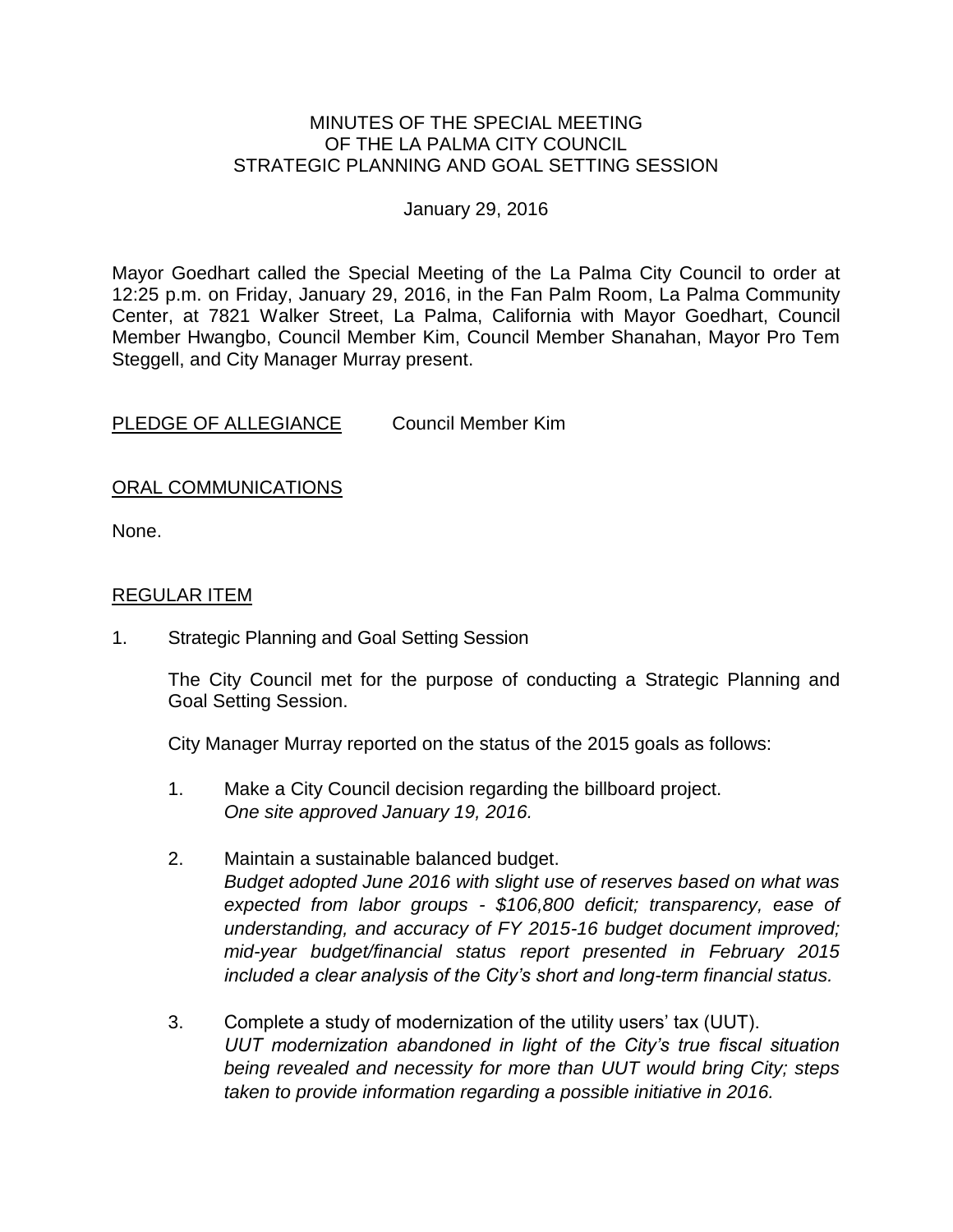Special Meeting of the City Council January 29, 2016 Page 2

- 4. Address the water/sewer funds operational deficits. *New water and sewer rates were approved January 19, 2016.*
- 5. Maintain Quality of Life. *A variety of events were held; the seven-year Residential Paving Cycle was completed, police technology upgrades (9 1 1) were completed, the finance system conversion started, various disaster preparedness steps taken, a financial newsletter and budget summary were published.*
- 6. Adopt a revised zoning code. *Zoning code adopted May 2015.*
- 7. Reduce City water usage by at least 20% by 2020. *Water usage was reduced by 19% as of January 2016.*
- 8. Complete labor negotiations for 2015 *Labor negotiations were completed with two of the three groups by January 2016.*
- 9. Discuss how to move forward on La Palma kids going to school in La Palma. *A Neighborhood survey was conducted; Assemblywoman Young Kim introduced AB523; and conversations with school districts and legislators are ongoing.*
- 10. Promote and achieve a better business environment. *All points of the goal were implemented by December 2015, including the implementation of the Economic Development Action Plan recommendations; an annual meeting with existing businesses; and a survey of business attitudes to provide an additional outlet for business input.*
- 11. Receive a financing plan for City Hall improvements/replacement. *This goal was postponed due to the City's fiscal situation.*

The City Council discussed a variety of issues, with the following goals being set as a result of those discussions:

- 1. Attain Fiscal Sustainability while maintaining frontline services
- 2. Reduce City Water Usage by at Least 20%
- 3. Complete Labor Negotiations for 2015 and 2017
- 4. School District Boundaries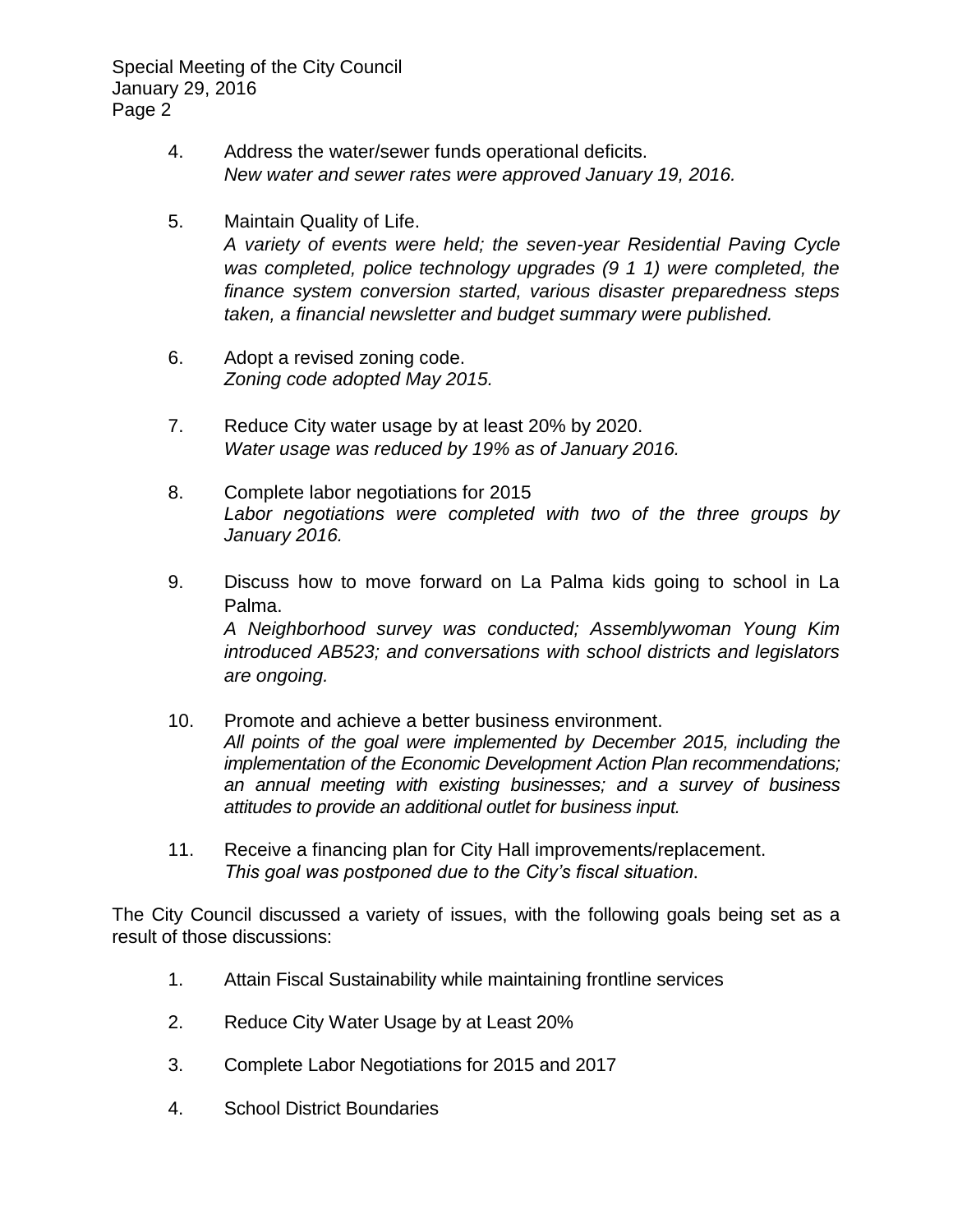Special Meeting of the City Council January 29, 2016 Page 3

- 5. Engage in Proactive Economic Development
- 6. Enhance Public Communication
- 7. Complete Police Department Assessment of Operations and Assessment of Outside Services

As a result of the discussions on a variety of topics, by consensus, the City Council directed the City Manager as follows:

- 1. Research revenue options and hire a public communications consultant.
- 2. Include the following cuts in FY 2016-17 Budget: Suspend Run 4 Fun; Eliminate La Palma Days; Reduce Concerts in the Park to one event in conjunction with Civic Expo.
- 3. Conduct the State of City in a town hall format.
- 4. Police Department: Keep Interim through end of year; Explore Contracting Shared Services; Determine if shared services with West Cities Police Communications is an option for dispatch services.
- 5. Community Development: Provide the City Council a Quarterly Economic Activity Report.
- 6. Administrative Services: Continue to look for reductions in expenditures where possible and utilize reserves to finish the FY 2015-16 year and prepare the FY 2016-17 Budget anticipating the use of reserves.
- 7. Community Services Identify Opportunities for shared services.
- 8. Take steps to eliminate the Planning Commission and appoint City Council as body to hear land use issues.

# ADJOURNMENT

Mayor Goedhart adjourned the Special Meeting at 3:30 p.m.

Gerard Goedhart Mayor